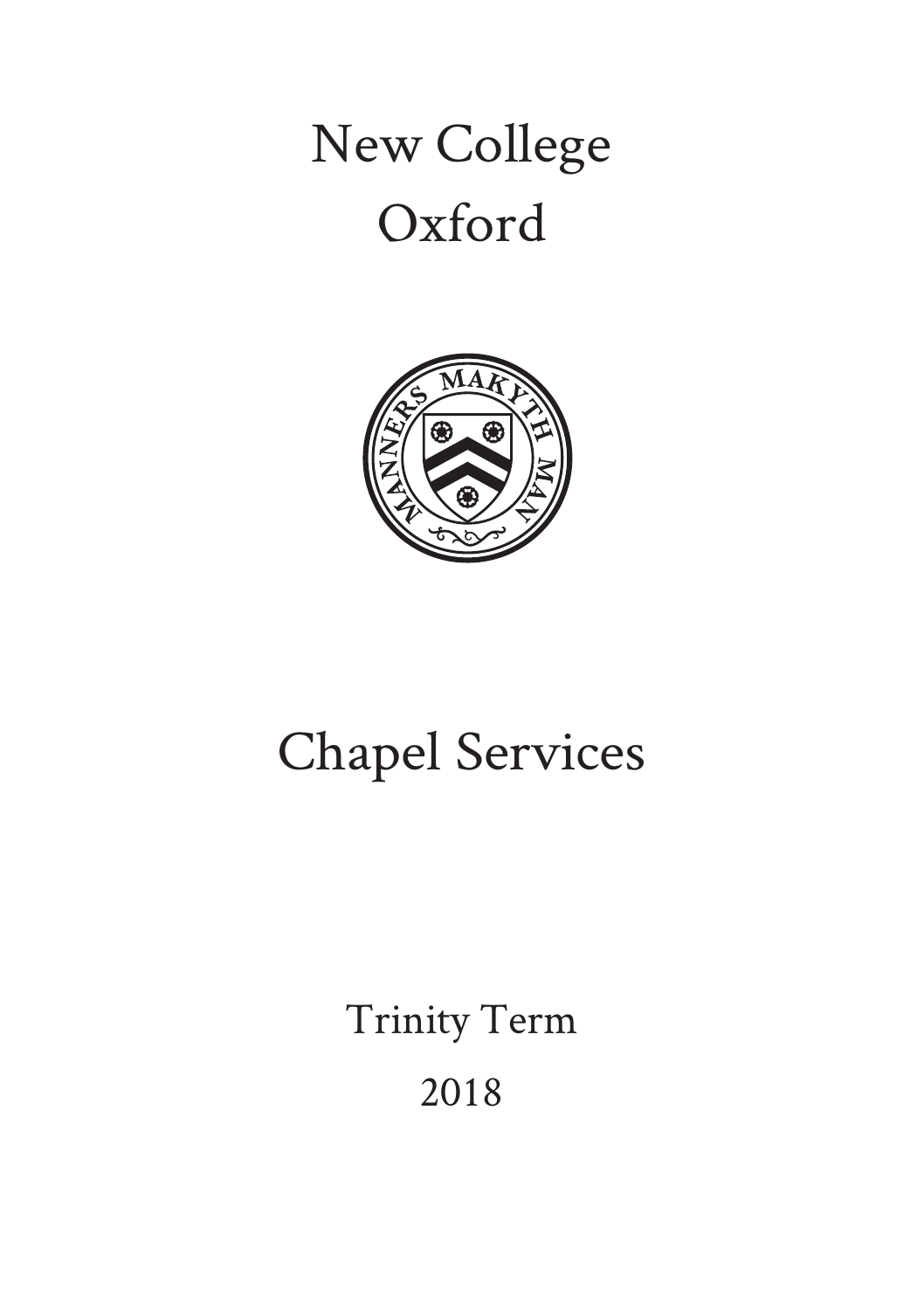*Welcome to New College chapel. Music and worship have been at the heart of the college since 1379, when William of Wykeham founded the college for 'the increase of divine worship' as well as 'the growth of the Liberal Arts, Sciences and branches of learning'. Today chapel services gather students, staff and fellows to mark key moments in the academic year, and serve as a respite from the busy life of term. A few services are particularly for members of the college, but most are open to all, and all are welcome. This booklet includes the music for each service, and can be used alongside the Evensong card and Sung Eucharist booklet; but chapel services ask very little of those who come through the door, as the combined voices of the choir raise our pleas to God, and we are merely invited to be still in this place where prayer has been valid for many centuries. Whether you are a person of strong faith or none, a member of college or a first-time visitor, may you find peace and light in your time here.*

> *The Revd Dr Erica Longfellow Dean of Divinity, New College*

*The Organist, Robert Quinney, is always happy to hear of potential choristers in school Years 1 and 2, and auditions all candidates for choristerships. Formal auditions take place in January for boys in year 2 for the choir's probationer programme which starts in year 3. The Chorister Open Day on 9 June provides an introduction to chorister life and to New College School, where choristers receive generous bursaries.*

*~~~*

*The Organist also welcomes contact with senior school musicians interested in applying for a choral award in New College. The Sixth-Form Singing Scheme offers young singers an opportunity to sing Evensong during University Term and to talk to choir staff and current choral scholars.*

*All information about choristerships and choral scholarships, as well as the Music List, Term Card, and details of concerts and recordings, can be found on the choir's website –* www.newcollegechoir.com.

*For more details and to contact the Organist, please email the Chapel Administrator on* nancy-jane.rucker@new.ox.ac.uk.

#### Organ recitals

*This term the pattern of organ recitals changes: they take place weekly, on Saturdays shortly after the end of Evensong. If you wish to attend the recital, please stay in your seat. Programmes will be distributed before the recital is announced.*

| Robert Quinney, Organist           | Timothy Wakerell, Assistant Organist        |
|------------------------------------|---------------------------------------------|
| Josef Laming, Senior Organ Scholar | Charles Maxtone-Smith, Junior Organ Scholar |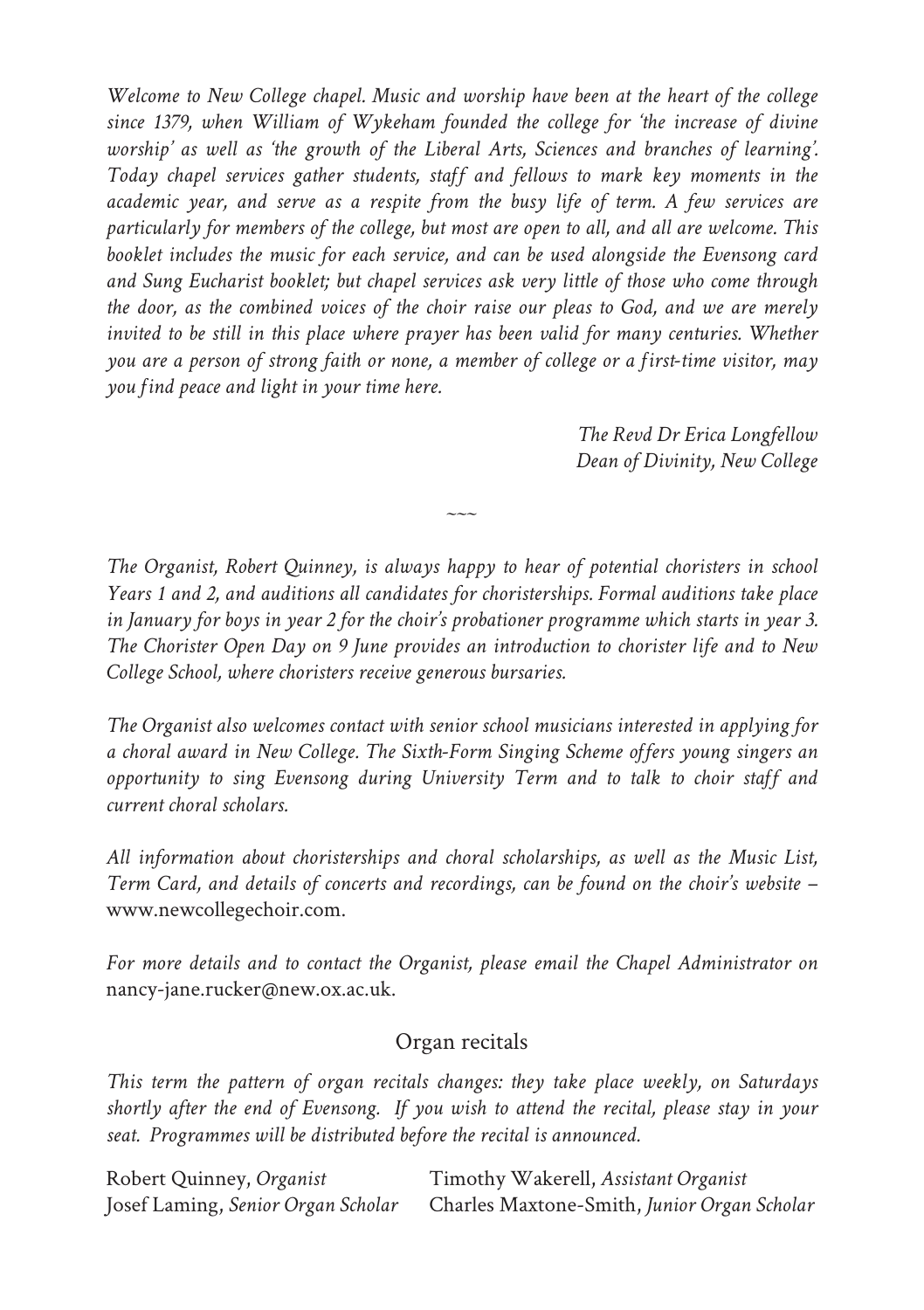# 20 Friday

| $6.15 \text{ pm}$ | Responses, Tomkins                  |
|-------------------|-------------------------------------|
|                   | Psalm 104                           |
|                   | Victoria, Magnificat primi toni     |
|                   | Victoria, Nunc dimittis tertii toni |
|                   | Morales, Regina caeli à4            |
|                   |                                     |

| 21 Saturday       | Anselm, 1108                                                                      |        |
|-------------------|-----------------------------------------------------------------------------------|--------|
| $6.15 \text{ pm}$ | Byrd, Terra tremuit<br>Responses, Tomkins<br>Psalm 106<br>Gibbons, Second Service |        |
|                   | Byrd, Christ rising again                                                         | EH 137 |
|                   | Byrd, Fancy [G final], BK 62                                                      | RO.    |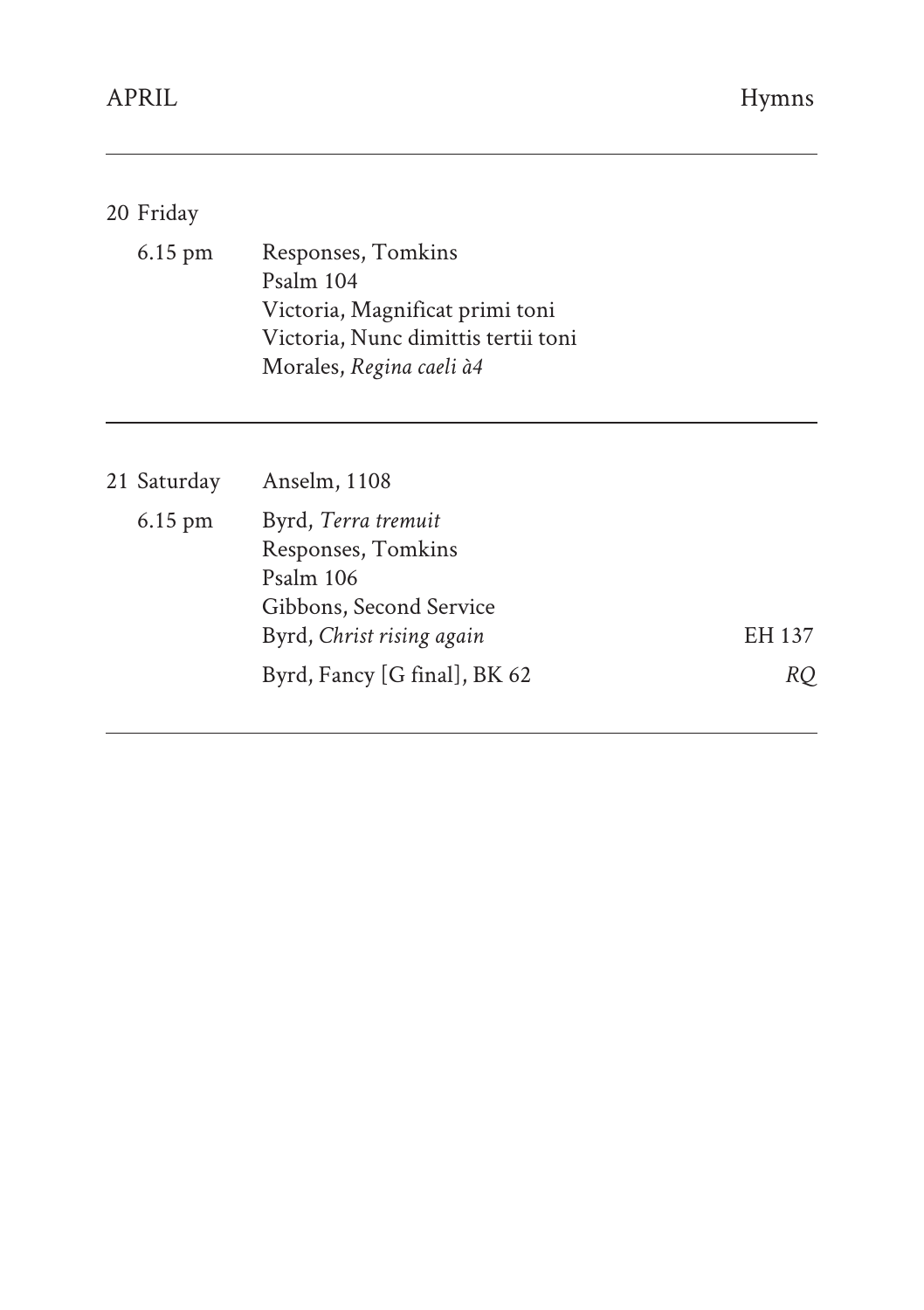| 22 Sunday | <b>FOURTH SUNDAY OF EASTER</b>                                                                                                          |              |
|-----------|-----------------------------------------------------------------------------------------------------------------------------------------|--------------|
| 5.45 pm   | Langlais, Improvisation (Suite Médiévale)                                                                                               | IL           |
|           | arr. Baker, O filii et filiae<br>Responses, Tomkins<br>Psalm 23<br>Wood, Collegium Regale                                               | hymn sheet   |
|           | Martin, O praise God in his holiness                                                                                                    | EH 135<br>TW |
| Preacher  | Downes, Paraphrase on 'O filii et filiae'<br>The Revd Dr Stephen Laird<br>University Chaplain and Honorary Lecturer, University of Kent |              |

| 23 Monday         | George, c. 304                                                                             |
|-------------------|--------------------------------------------------------------------------------------------|
| $6.15 \text{ pm}$ | Responses, Tallis<br>Psalm 126<br>Ives, Magdalen Service<br>Byrd, Victimae paschali laudes |
| 24 Tuesday        | Mellitus, 624; The Seven Martyrs of the Melanesian<br>Brotherhood, 2003                    |
| $6.15$ pm         | Responses, Smith<br>Psalm $119:1-24$<br>Noble in B minor<br>Palestrina, Surge propera à 4  |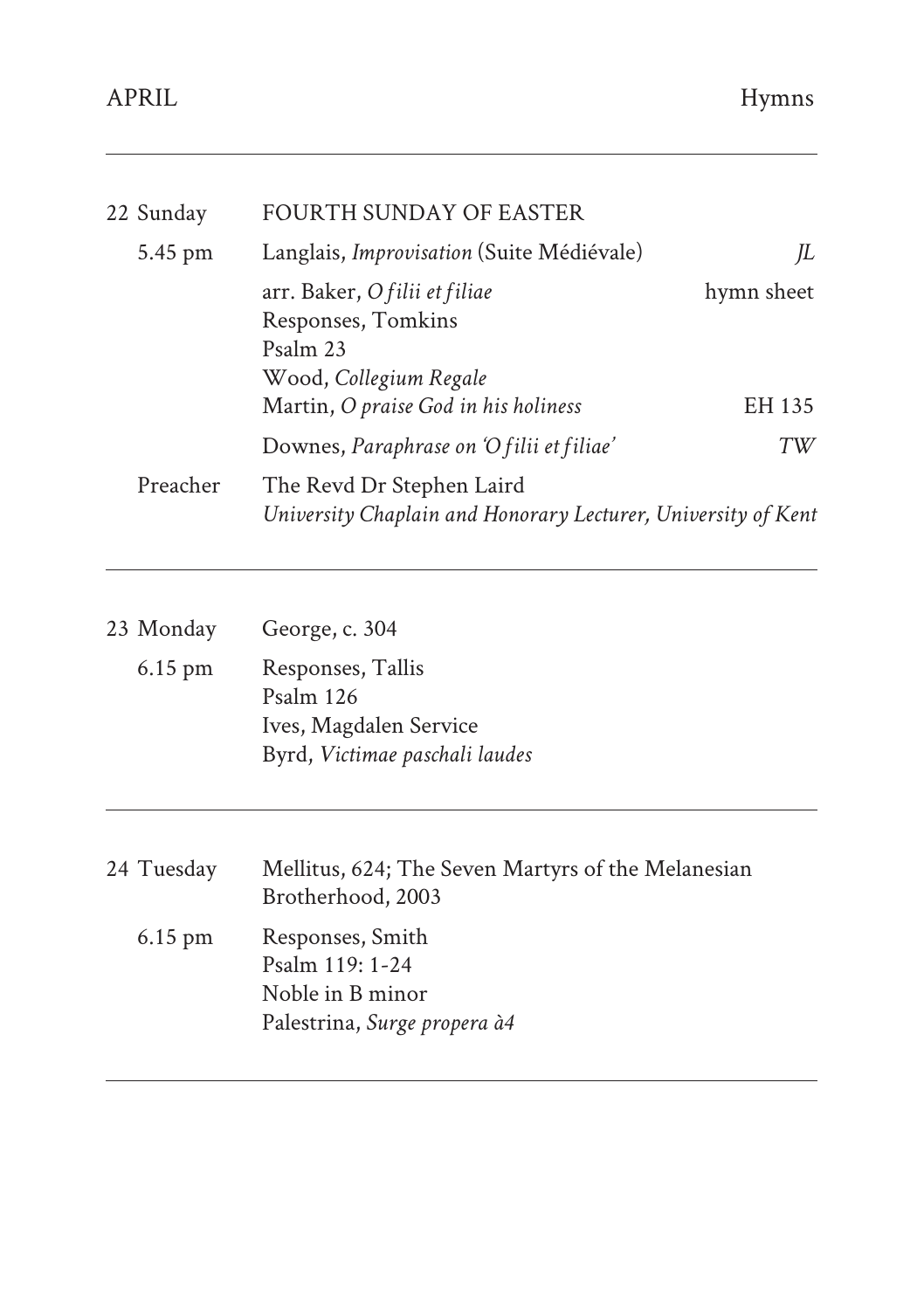|                                  | 25 Wednesday Mark the Evangelist<br>No choral service                                                          |                  |
|----------------------------------|----------------------------------------------------------------------------------------------------------------|------------------|
| 26 Thursday                      |                                                                                                                |                  |
| 6.15 pm                          | Sung Eucharist<br>Victoria, Missa 'Surge propera'<br>Victoria, Dic nobis Maria                                 | EH 128<br>EH 127 |
| 27 Friday<br>$6.15 \text{ pm}$   | Christina Rossetti, 1894<br>Responses, Smith<br>Psalms 126, 127, 128<br>Gibbons, Short Service                 |                  |
|                                  | Byrchmore, A Birthday                                                                                          |                  |
| 28 Saturday<br>$6.15 \text{ pm}$ | Peter Chanel, 1841<br>Responses, Smith<br>Psalm 136<br>Howells, Gloucester Service<br>Hadley, My beloved spake | EH 139           |
| 7.15 pm                          | Mendelssohn, Allegro con brio<br>(Sonata in B flat, Op. 65 No 4)<br>Organ Recital                              | CMS              |
|                                  | <b>Robert Quinney</b><br>Organist                                                                              |                  |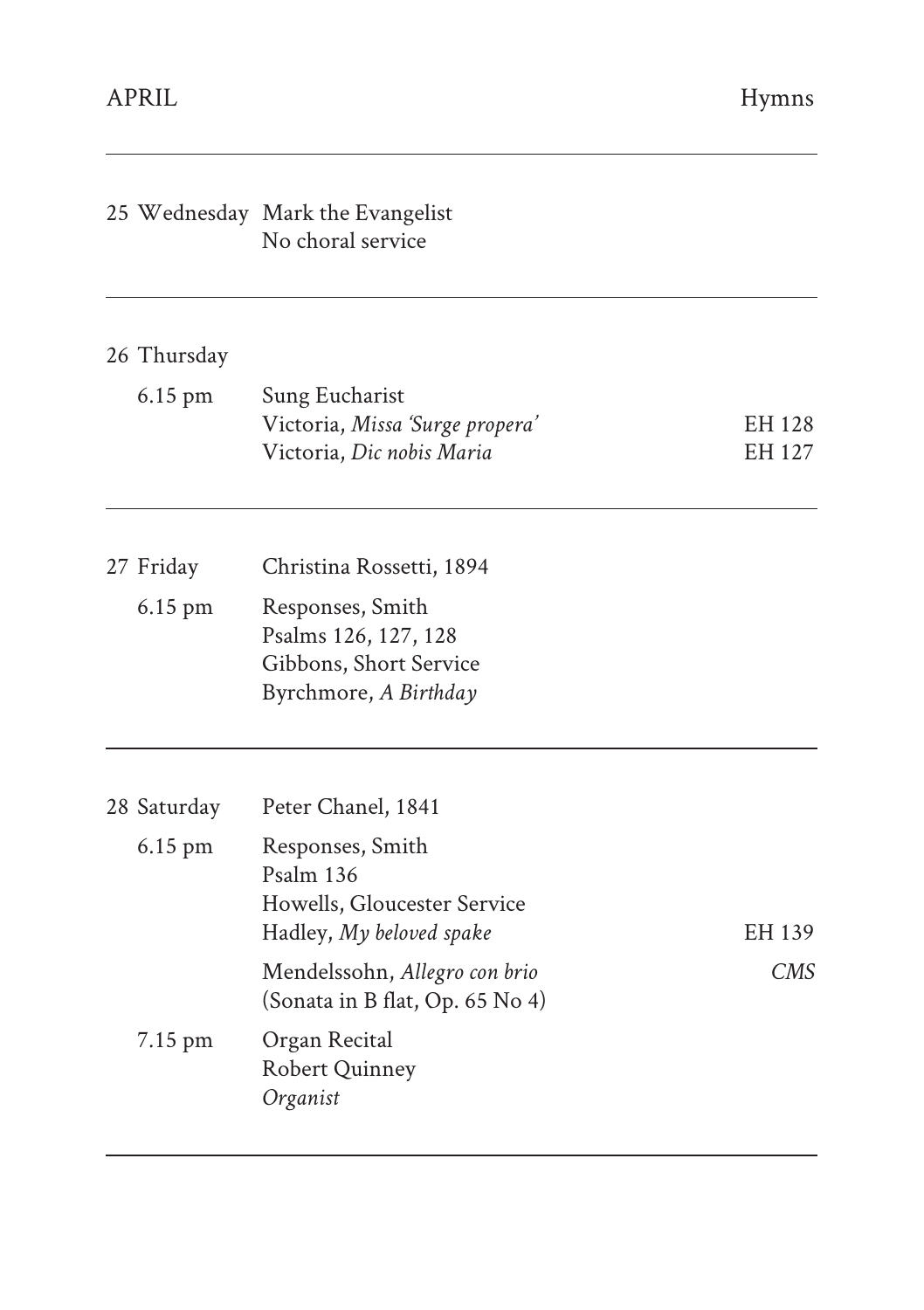| 29 Sunday | FIFTH SUNDAY OF EASTER                                             |                    |
|-----------|--------------------------------------------------------------------|--------------------|
| 5.45 pm   | J. S. Bach, Christ lag in Todesbanden, BWV 625                     | TW                 |
|           | Responses, Smith<br>Psalm $22:25-32$<br>Tomkins, Fifth Service     | EH 134, t.2        |
|           | Tomkins, O sing unto the Lord<br>Tomkins, A Fancy: for two to play | EH 380<br>IL & CMS |
|           |                                                                    |                    |

| 30 Monday         | Pandita Mary Ramabai, 1922  |        |
|-------------------|-----------------------------|--------|
| $6.15 \text{ pm}$ | Sung Eucharist              |        |
|                   | Byrd, Mass for three voices | EH 197 |
|                   | Alleluia: Surrexit Christus | EH 301 |
|                   |                             |        |

# MAY

| 1 Tuesday         | Philip & James                          |
|-------------------|-----------------------------------------|
| $6.15 \text{ pm}$ | Responses, Rose                         |
|                   | Psalm 119: 1-8                          |
|                   | Byrd, Second Service                    |
|                   | Andrews, Ah! see the fair chivalry come |
|                   |                                         |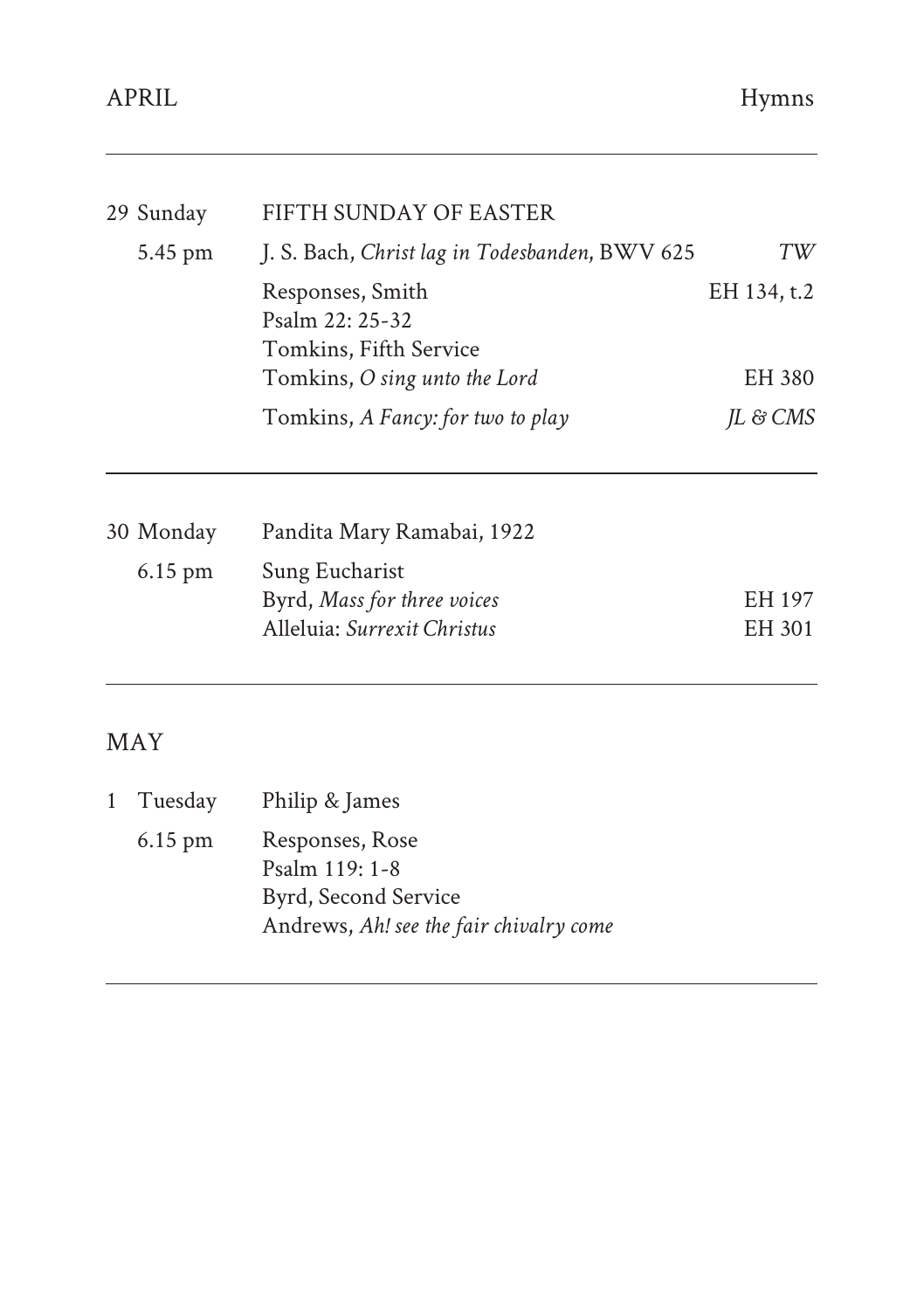# 2 Wednesday Athanasius, 373 No choral service 3 Thursday 6.15 pm Responses, Rose Psalms 15, 16 Howells, *Collegium Regale* Howells, *Thee will I love* 4 Friday English Saints & Martyrs of the Reformation Era 6.15 pm Responses, Rose Psalm 87 Byrd, Short Service Byrd, *Beati mundo corde*

### 5 Saturday

| 6.00 pm | Evensong at Christ Church Cathedral<br>sung by the choirs of New College, Magdalen College<br>and Christ Church |
|---------|-----------------------------------------------------------------------------------------------------------------|
|         | Responses, Rose<br>Psalms 27, 28, 29<br>Watson in E<br>Walton, The Twelve                                       |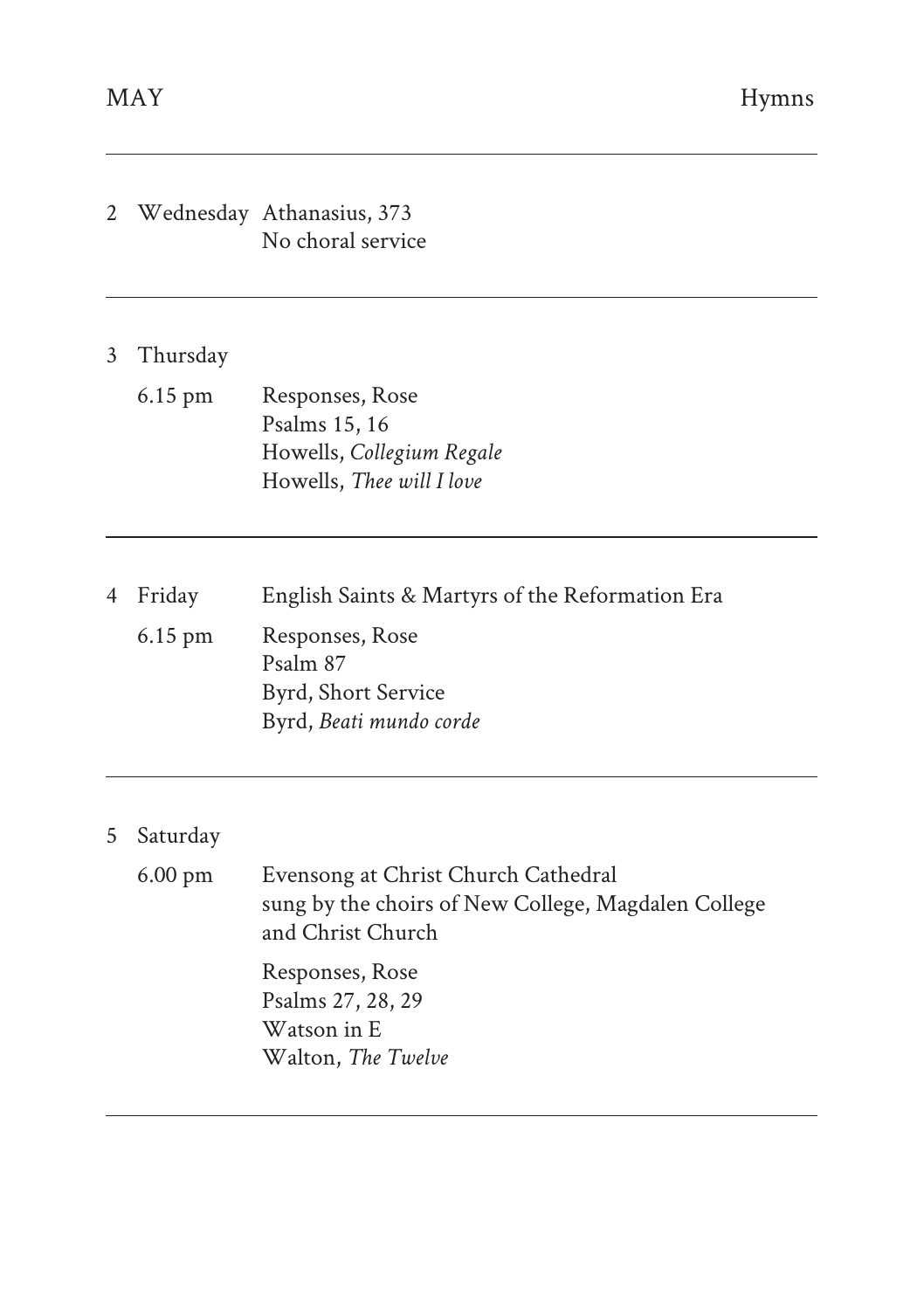| 6 | Sunday   | SIXTH SUNDAY OF EASTER                                                                                                 |              |
|---|----------|------------------------------------------------------------------------------------------------------------------------|--------------|
|   | 3.15 pm  | Oxford Bach Soloists<br>Cantatas 86 & 87                                                                               |              |
|   | 5.45 pm  | J. S. Bach, Christ ist erstanden, BWV 627                                                                              | CMS          |
|   |          | Responses, Rose<br>Psalm 98                                                                                            | EH 424       |
|   |          | Howells, Westminster Service                                                                                           | EH 536.      |
|   |          | Gibbons, If ye be risen again with Christ                                                                              | $vv. 1-4, 6$ |
|   |          | Saint-Saëns, Fantaisie in E flat                                                                                       | TW           |
|   | Preacher | The Revd Canon Dr William Taylor<br>Vicar of St John's Notting Hill; Chair, Anglican & Eastern<br>Churches Association |              |

# 7 Monday

| $6.15$ pm | <b>Vespers</b>                                                |
|-----------|---------------------------------------------------------------|
|           | Psalm 37                                                      |
|           | Victoria, Magnificat octavi toni<br>Guerrero, Regina caeli à4 |
| 9.30 pm   | Compline<br>Quinney, Nunc dimittis tertii toni                |

| 8 Tuesday         | Julian of Norwich, c. 1417           |
|-------------------|--------------------------------------|
| $6.15 \text{ pm}$ | Responses, Byrd                      |
|                   | Psalms 42, 43                        |
|                   | Stanford in B flat                   |
|                   | Harris, Strengthen ye the weak hands |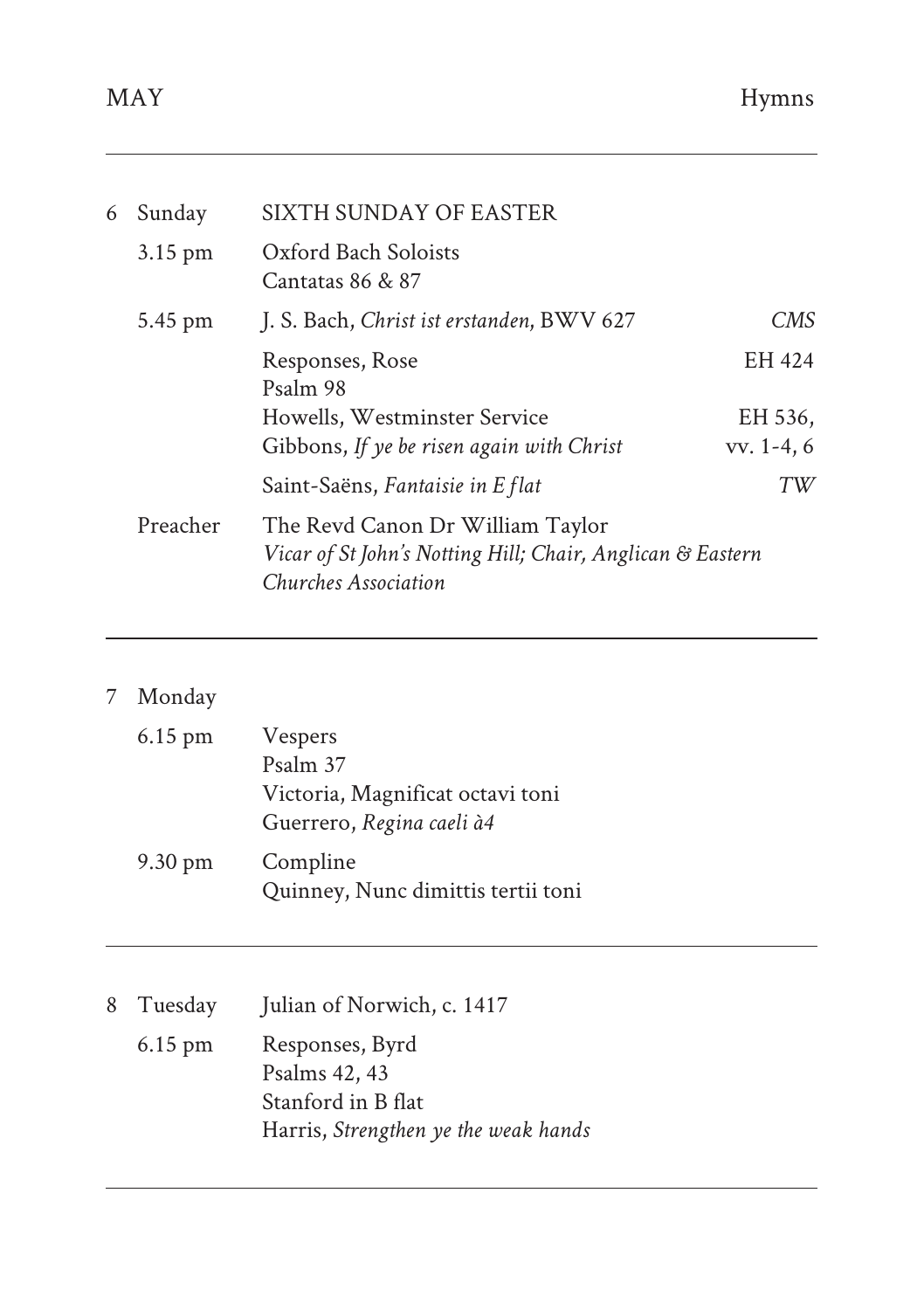| 9 |                   | Wednesday No choral service                                                                                                                    |                                 |
|---|-------------------|------------------------------------------------------------------------------------------------------------------------------------------------|---------------------------------|
|   | 10 Thursday       | <b>ASCENSION</b>                                                                                                                               |                                 |
|   | 6.15 pm           | Sung Eucharist<br>Mozart, Krönungsmesse, K. 317<br>Alleluia: Dominus in Sina                                                                   | EH 141, t.2<br>EH 139<br>EH 143 |
|   | 11 Friday         |                                                                                                                                                |                                 |
|   | $6.15 \text{ pm}$ | Responses, Byrd<br>Psalms 59, 60<br>Naylor in A<br>Morales, Regina caeli à5                                                                    |                                 |
|   | 12 Saturday       | Gregory Dix, 1952                                                                                                                              |                                 |
|   | 6.15 pm           | Mendelssohn, Erhaben, O Herr, über alles Lob<br>Responses, Byrd<br>Psalms 65, 66<br>Byrd, Great Service<br>Vaughan Williams, O clap your hands | AM 402                          |
|   |                   | Mendelssohn, Allegro maestoso e vivace<br>(Sonata in B flat, Op. 65 No 4)                                                                      | CMS                             |
|   | 7.15 pm           | Organ Recital<br>Charles Maxtone-Smith<br>Junior Organ Scholar                                                                                 |                                 |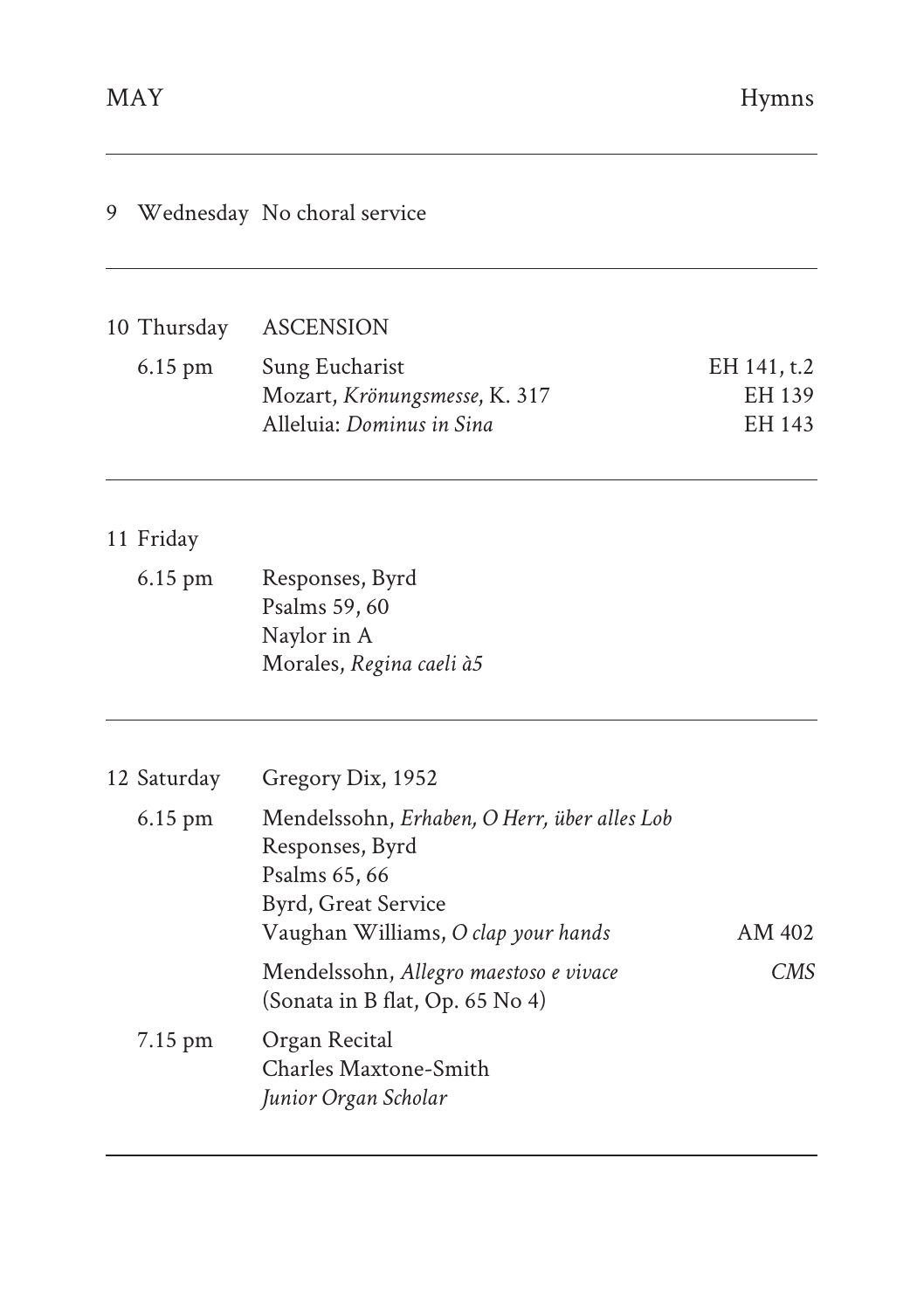| 13 Sunday | SEVENTH SUNDAY OF EASTER                    |             |
|-----------|---------------------------------------------|-------------|
| 5.45 pm   | Walther, Erschienen ist der herrliche Tag   | IL          |
|           | Responses, Byrd<br>Psalm 1<br>Stanford in A | AM 103      |
|           | Finzi, God is gone up                       | AM 203, t.1 |
|           | Watkins, Toccata                            | T W         |

14 Monday Matthias 6.15 pm Responses, Tallis Psalm 15 Naylor in D Harris, *Holy is the true light*

#### 15 Tuesday

6.15 pm Responses, plainchant Psalm 77 Robinson in C Mendelssohn, *Surrexit pastor bonus*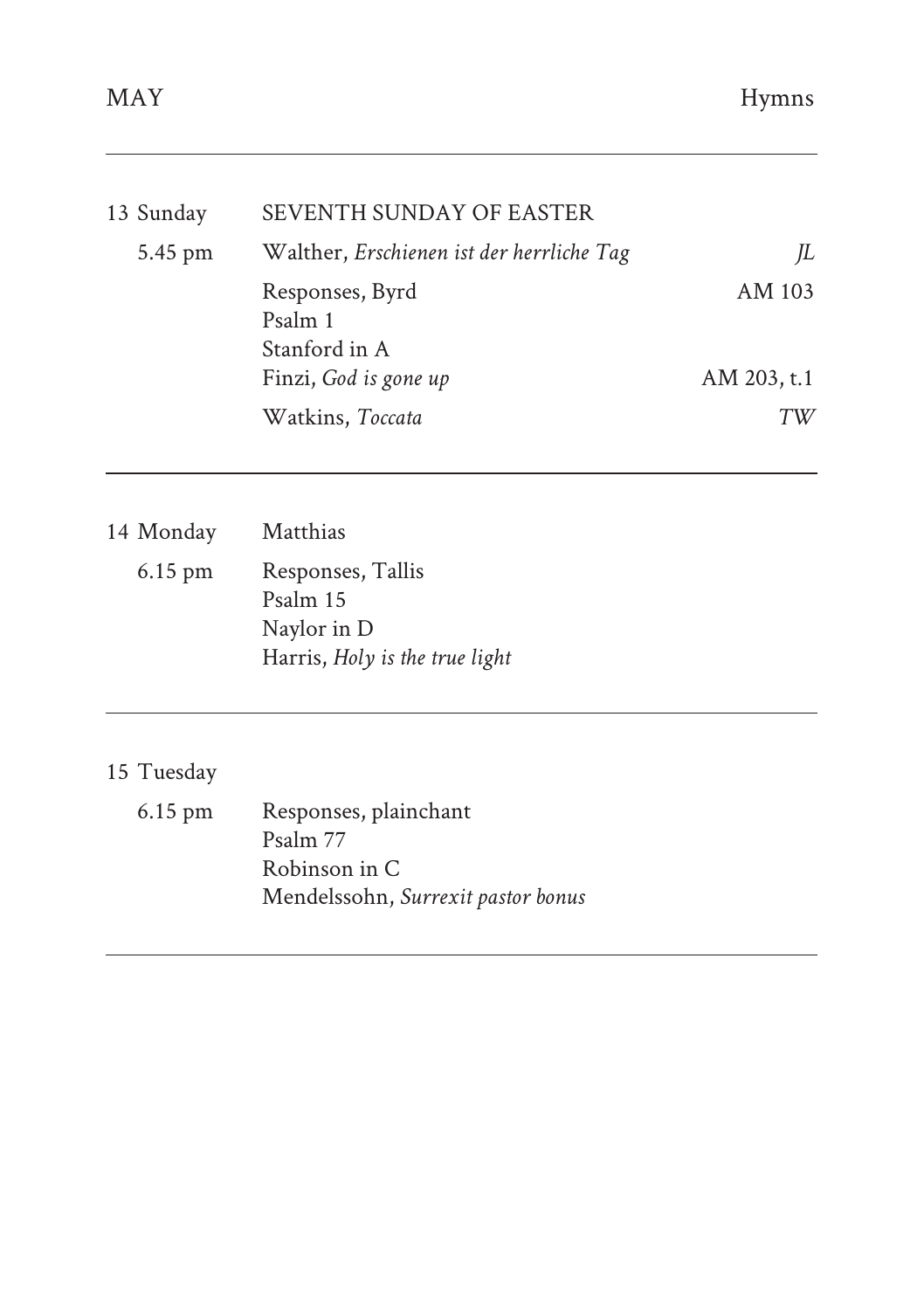|                   | 16 Wednesday No choral service                                                                                           |                  |
|-------------------|--------------------------------------------------------------------------------------------------------------------------|------------------|
| 17 Thursday       |                                                                                                                          |                  |
| $6.15$ pm         | Sung Eucharist<br>Stravinsky, Mass<br>Alleluia: Non vos relinquam orphanos                                               | AM 152<br>AM 170 |
| 18 Friday         |                                                                                                                          |                  |
| $6.15 \text{ pm}$ | Responses, Martin<br>Psalms 93, 94<br>Bevan, Magnificat quinti toni<br>Morgan, Nunc dimittis<br>Morales, Regina caeli à6 |                  |
| 19 Saturday       | Dunstan, 988                                                                                                             |                  |
| 6.15 pm           | Tallis, In manus tuas<br>Responses, Martin<br>Psalms 98, 99<br>Jackson in G<br>Walton, Jubilate Deo                      | AM 93            |
|                   | Duruflé, Choral varié sur le 'Veni Creator'                                                                              | <b>RQ</b>        |
| 7.15 pm           | Organ Recital<br>Timothy Wakerell<br>Assistant Organist                                                                  |                  |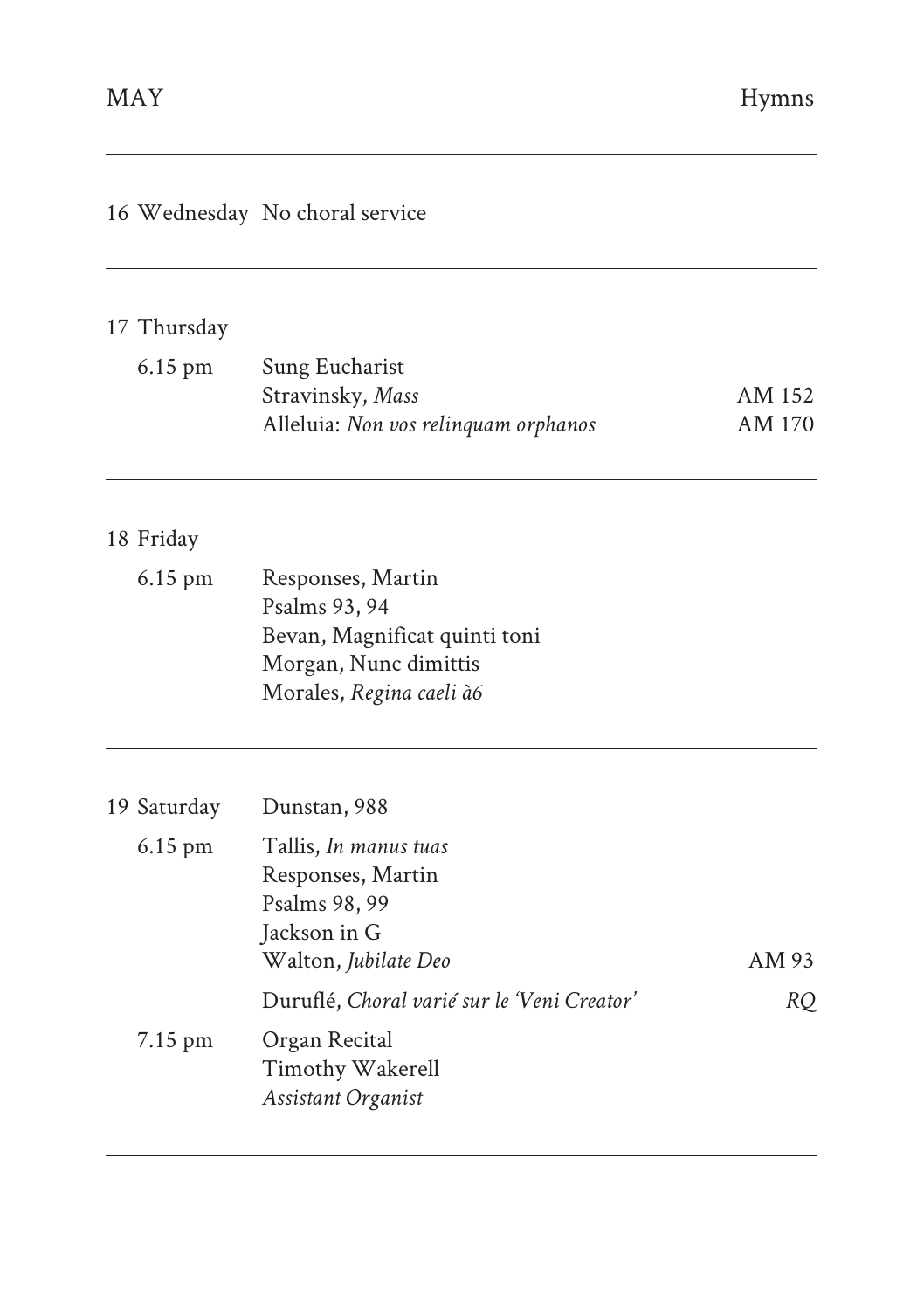| 20 Sunday | <b>PENTECOST</b>                                       |                  |
|-----------|--------------------------------------------------------|------------------|
| 5.45 pm   | Buxtehude, Komm, heiliger Geist, Herre Gott, BuxWV 199 |                  |
|           |                                                        | TW               |
|           | Responses, Martin                                      | AM 92            |
|           | Psalm 104                                              |                  |
|           | Tippett, St John's College Service                     |                  |
|           | Victoria, Veni Sancte Spiritus                         | AM 156           |
|           | J. S. Bach, Komm heiliger Geist, BWV 651               | CMS <sup>-</sup> |
|           |                                                        |                  |

21 Monday Helena, 330 6.15 pm Responses, plainchant Psalms 126, 127 Quinney, Third Service Victoria, *Dum complerentur dies Pentecostes*

#### 22 Tuesday

6.15 pm Responses, Leighton Psalms 108, 109 Purcell in G minor Purcell, *O God, thou art my God*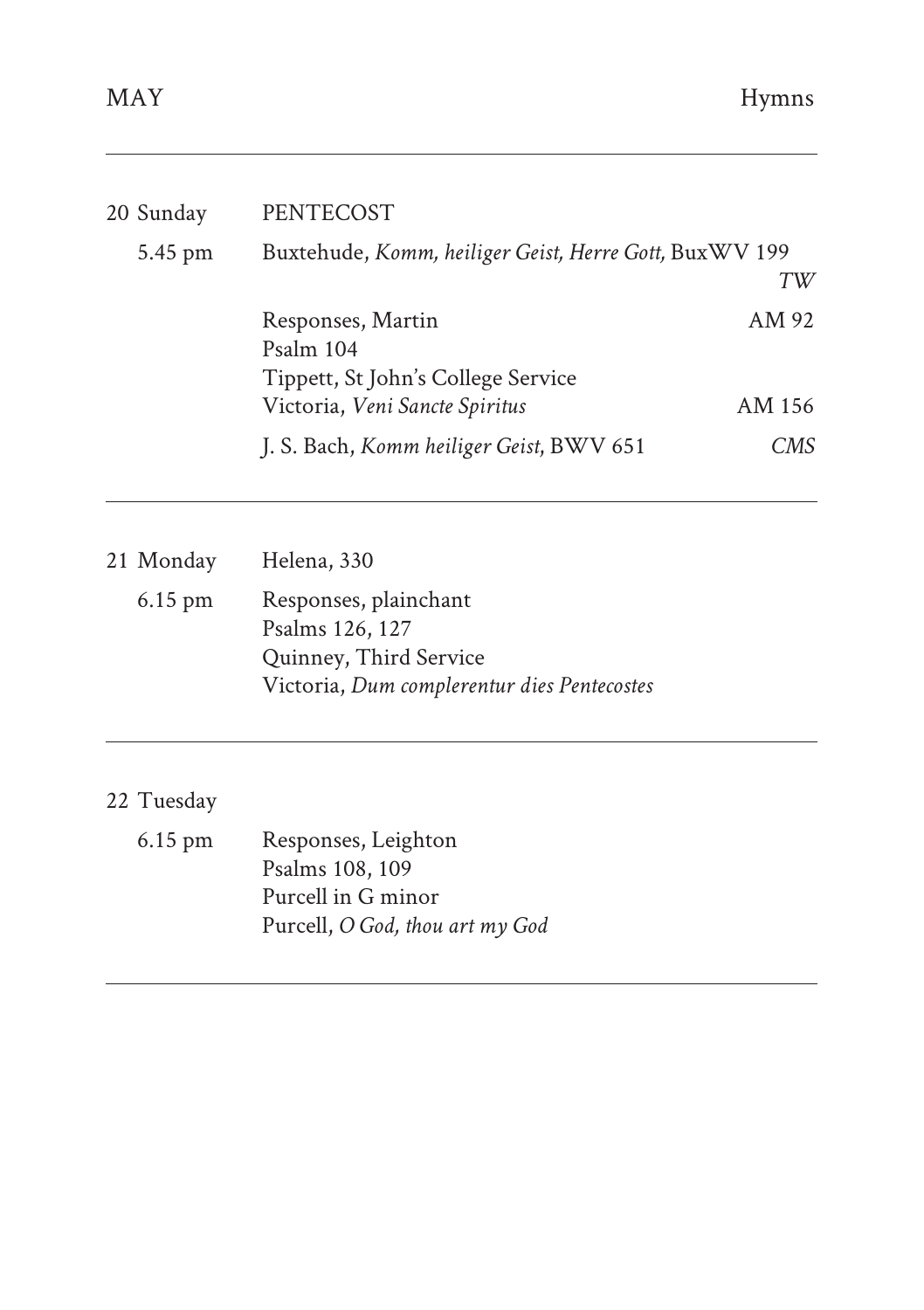|                   | 23 Wednesday No choral service                                                                                                      |                    |        |
|-------------------|-------------------------------------------------------------------------------------------------------------------------------------|--------------------|--------|
| 24 Thursday       | John & Charles Wesley, 1791 & 1788                                                                                                  |                    |        |
| 6.15 pm           | Sung Eucharist<br>Pärt, Berliner Messe                                                                                              | AM 125, t. Lyngham | AM 230 |
| 25 Friday         | Bede, 735; Aldhelm, 709                                                                                                             |                    |        |
| $6.15 \text{ pm}$ | Responses, Leighton<br>Psalm 119: 73-96<br>Whitlock, Fauxbourdons<br>Leighton, God's grandeur                                       |                    |        |
| 26 Saturday       | Augustine of Canterbury, 605                                                                                                        |                    |        |
| $6.15$ pm         | Wood, Hail, gladdening light<br>Responses, Leighton<br>Psalm 119: 153-176<br>Ives, Edington Service<br>Ludford, Ave cujus conceptio |                    | AM 532 |
| 7.15 pm           | Buxtehude, Toccata in F, BuxWV 156<br>Organ Recital<br>Matthew Martin                                                               |                    | CMS    |
|                   | Fellow, Director of Music and College Lecturer,<br>Keble College                                                                    |                    |        |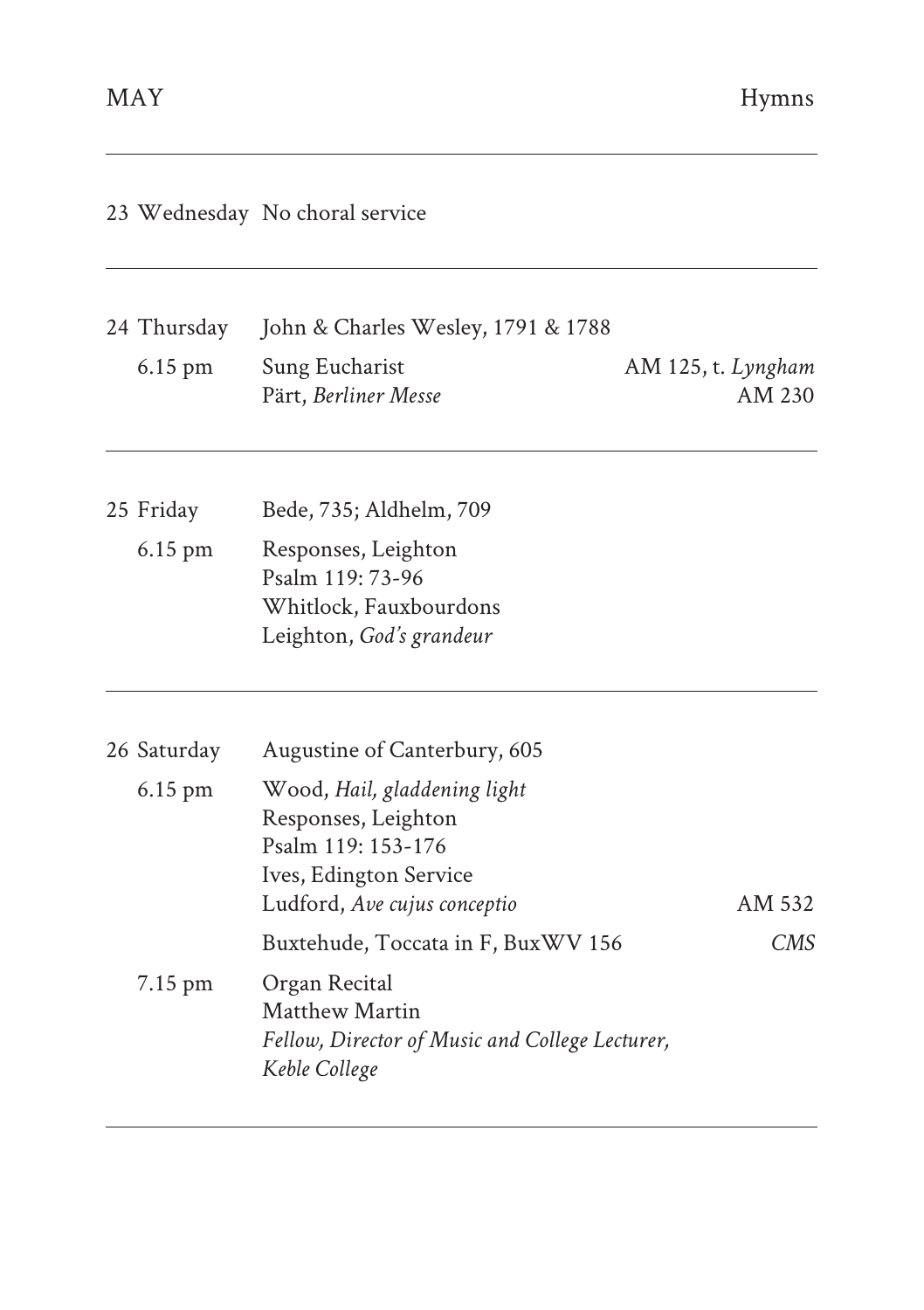| 27 Sunday | TRINITY SUNDAY                                                                              |    |
|-----------|---------------------------------------------------------------------------------------------|----|
| 5.45 pm   | Vespers<br>sung by New College Choir<br>with Oxford Bach Soloists                           |    |
|           | Scheidt, O lux beata Trinitas                                                               | TW |
|           | J. S. Bach, O heilges Geist und Wasserbad, BWV 165<br>Schütz, Deutsches Magnificat, SWV 494 |    |
|           | J. S. Bach, Fugue in E flat, BWV 552ii                                                      | ΤW |
| Preacher  | The Revd Canon Angela Tilby<br>Canon Emerita of Christ Church                               |    |

| 28 Monday | Lanfranc, 1089                                                          |
|-----------|-------------------------------------------------------------------------|
| $6.15$ pm | Responses, Moore<br>Psalm 136<br>Wood in E<br>Wood, Great Lord of Lords |
|           |                                                                         |

## 29 Tuesday

| 6.15 pm | Responses, plainchant           |
|---------|---------------------------------|
|         | Psalm 142                       |
|         | Gombert, Magnificat quarti toni |
|         | plainchant, Nunc dimittis       |
|         | Tallis, If ye love me           |
|         |                                 |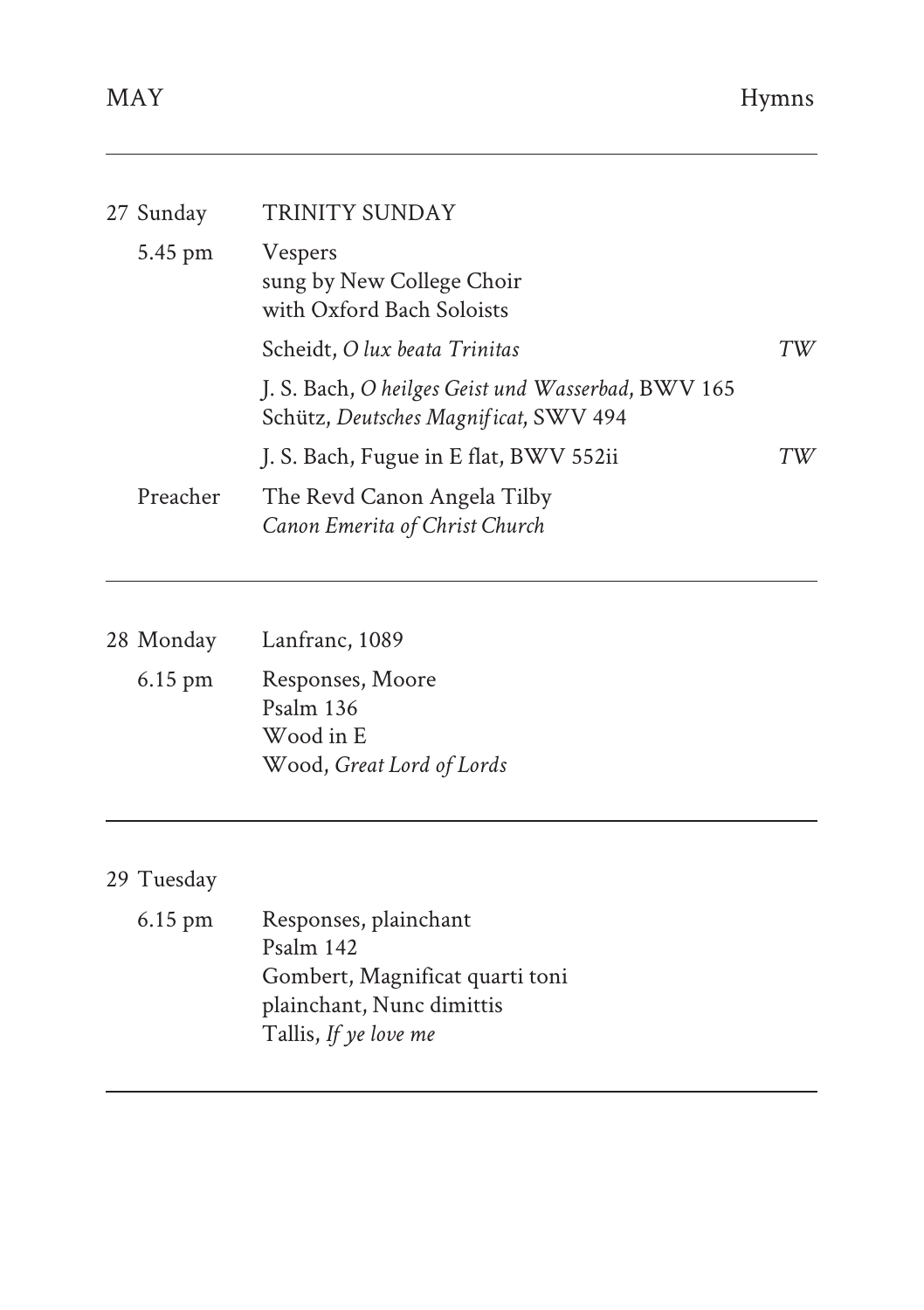### 30 Wednesday No choral service

#### 31 Thursday CORPUS CHRISTI

| $6.15 \text{ pm}$ | Sung Eucharist                                       |             |
|-------------------|------------------------------------------------------|-------------|
|                   | Machaut, Messe 'de Nostre Dame' (Gloria)             | AM 117, t.1 |
|                   | Alleluia: Caro mea                                   | AM 256      |
|                   | plainchant, Mass II (Sanctus, Benedictus, Agnus Dei) |             |

# JUNE

| 1 Friday          | The Visitation of the Blessed Virgin Mary                                                 |
|-------------------|-------------------------------------------------------------------------------------------|
| $6.15 \text{ pm}$ | Responses, Tomkins<br>Psalm 113<br>Tavener, Collegium Regale<br>Palestrina, Quae est ista |
|                   |                                                                                           |

# 2 Saturday

| $6.15$ pm         | Sheppard, Libera nos, salva nos           |        |  |
|-------------------|-------------------------------------------|--------|--|
|                   | Responses, Tomkins                        |        |  |
|                   | Psalms 12, 13                             |        |  |
|                   | Walmisley in D minor                      |        |  |
|                   | Poulenc, Salve Regina                     | AM 226 |  |
|                   | J. S. Bach, Vivace (Sonata VI, BWV 530)   | CMS    |  |
| $7.15 \text{ pm}$ | Organ Recital                             |        |  |
|                   | Katherine Pardee                          |        |  |
|                   | Director of Chapel Music, Wadham College, |        |  |
|                   | and Betts Fellow in Organ Studies         |        |  |
|                   |                                           |        |  |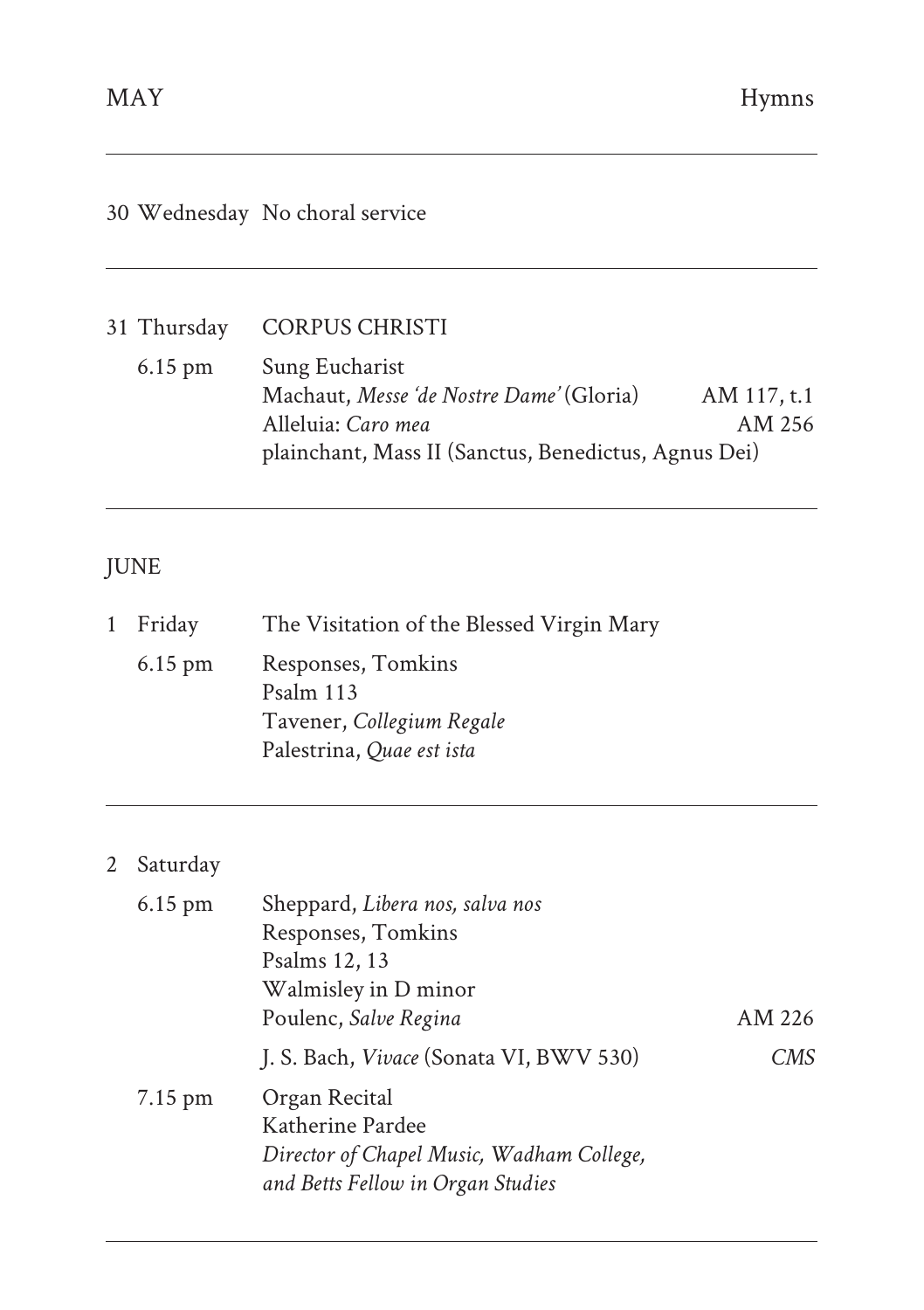| 3                                                                                                    | Sunday  | <b>TRINITY I</b>                                                                            |                                 |
|------------------------------------------------------------------------------------------------------|---------|---------------------------------------------------------------------------------------------|---------------------------------|
|                                                                                                      | 5.45 pm | Purcell, Voluntary in G, Z720                                                               | TW                              |
|                                                                                                      |         | Responses, Tomkins<br>Psalm 139: 1-5, 12-18<br>D. Purcell in E minor<br>Byrd, Tribue Domine | AM 115<br>AM 105, vv. 1-3, 5, 7 |
|                                                                                                      |         | Byrd, Fancy [C final], BK 25                                                                | IL                              |
| Preacher<br>The Revd Canon Dr Robin Greenwood<br>Visiting Research Fellow, St John's College, Durham |         |                                                                                             |                                 |

| 4 Monday          | Petroc, 6th century                                                            |                  |  |
|-------------------|--------------------------------------------------------------------------------|------------------|--|
| $6.15$ pm         | Sung Eucharist<br>Morales, Missa 'Mille regretz'<br>Alleluia: Dominus regnavit | AM 132<br>AM 118 |  |
| $9.30 \text{ pm}$ | Compline<br>Sheppard, In manus tuas I                                          |                  |  |

| 5 Tuesday | Boniface (Wynfrith) of Crediton, 754                                                                 |
|-----------|------------------------------------------------------------------------------------------------------|
| $6.15$ pm | Responses, plainchant<br>Psalms 27, 28<br>Quinney, Fauxbourdons<br>Bach, Letzte Stunde, brich herein |
|           |                                                                                                      |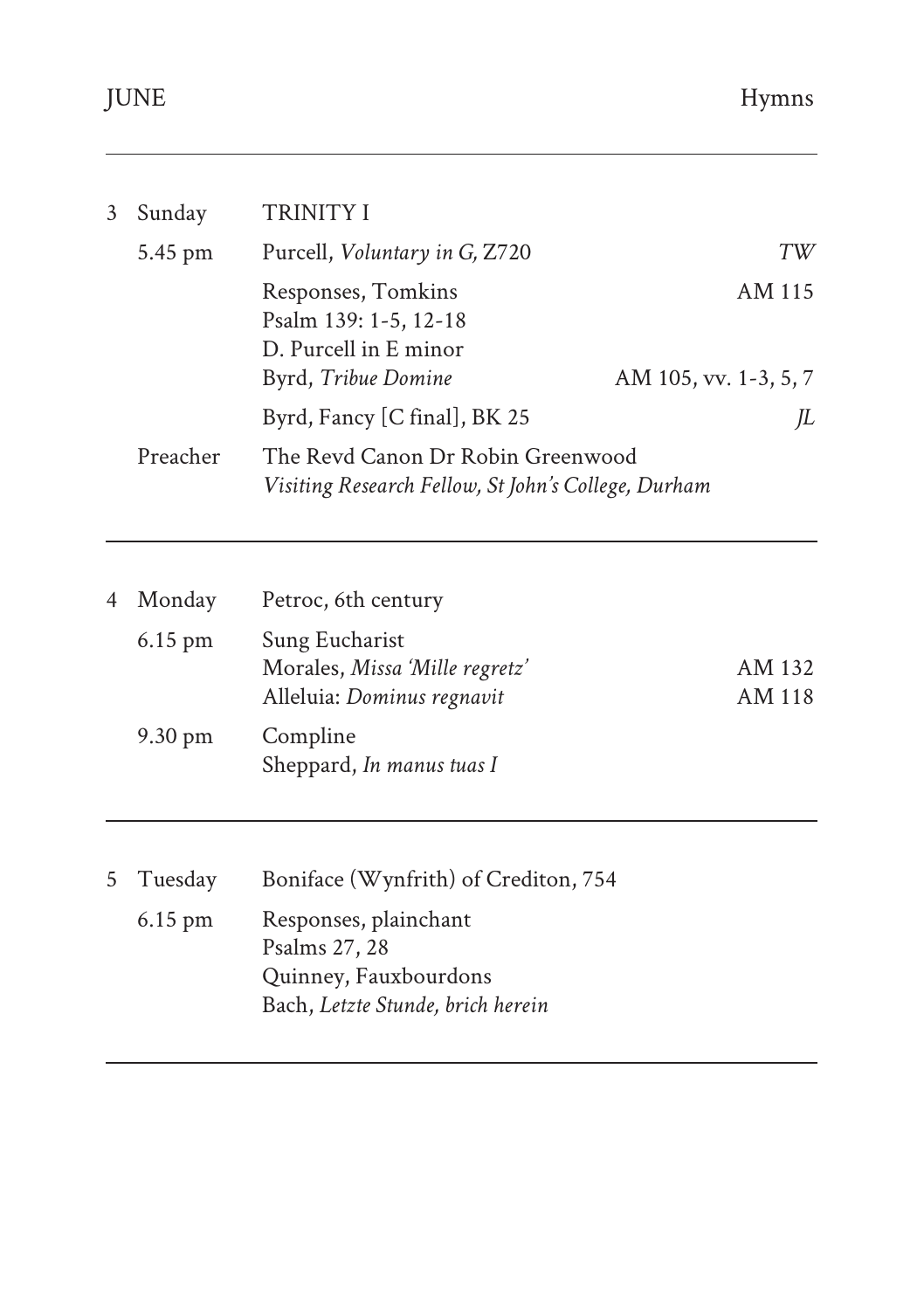| 6 |          | Wednesday No choral service                                                                                                               |        |
|---|----------|-------------------------------------------------------------------------------------------------------------------------------------------|--------|
| 7 | Thursday |                                                                                                                                           |        |
|   | 6.15 pm  | Responses, Grier<br>Psalm 37<br>Sumsion in G<br>Parry, My soul, there is a country                                                        |        |
| 8 | Friday   | Thomas Ken, 1711                                                                                                                          |        |
|   | 6.15 pm  | Responses, Grier<br>Psalm 15<br>Tomkins, First Service<br>Harris, Bring us, O Lord God                                                    |        |
| 9 | Saturday | CW Columba, 597; Ephrem of Syria, 373                                                                                                     |        |
|   | 6.15 pm  | Evensong (shortened) for Chorister Open Day<br>Responses, Grier<br>Psalm 47<br>Stanford, Magnificat in C<br>Britten, A hymn of St Columba | AM 195 |
|   |          | Jongen, Toccata                                                                                                                           | TW     |
|   | 7.15 pm  | Organ Recital<br>Josef Laming<br>Senior Organ Scholar                                                                                     |        |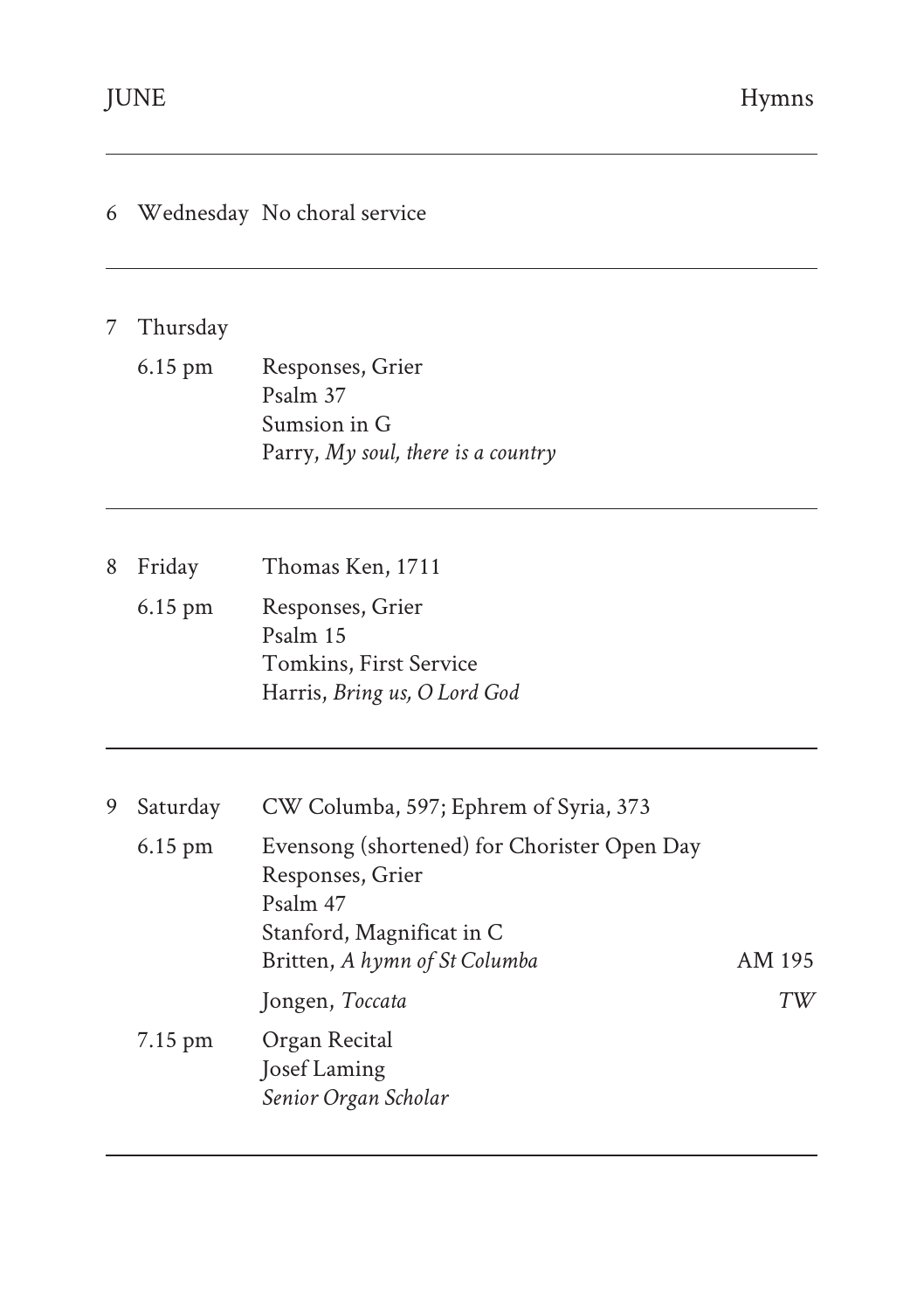| 10 Sunday | TRINITY II                                                                                  |                                |
|-----------|---------------------------------------------------------------------------------------------|--------------------------------|
| 5.45 pm   | J. S. Bach, Herr Jesu Christ, dich zu uns wend, BWV 709 TW                                  |                                |
|           | Sung Eucharist with Confirmation<br>Howells, Collegium Regale<br>Alleluia: Dominus regnavit | AM 101<br>AM 131, t. Blaenwern |
|           | Buxtehude, Praeludium in C, BuxWV 136                                                       | IL                             |
| Preacher  | The Rt Revd Dr David Stancliffe,<br><b>Bishop Emeritus of Salisbury</b>                     |                                |

11 Monday Barnabas

6.15 pm Responses, Tallis Psalm 113 Byrd, Third Service Tallis, *Mihi autem nimis*

#### 12 Tuesday

| 6.15 pm | Responses, Grier          |
|---------|---------------------------|
|         | Psalm 66                  |
|         | Tomkins, Fifth Service    |
|         | Tomkins, My beloved spake |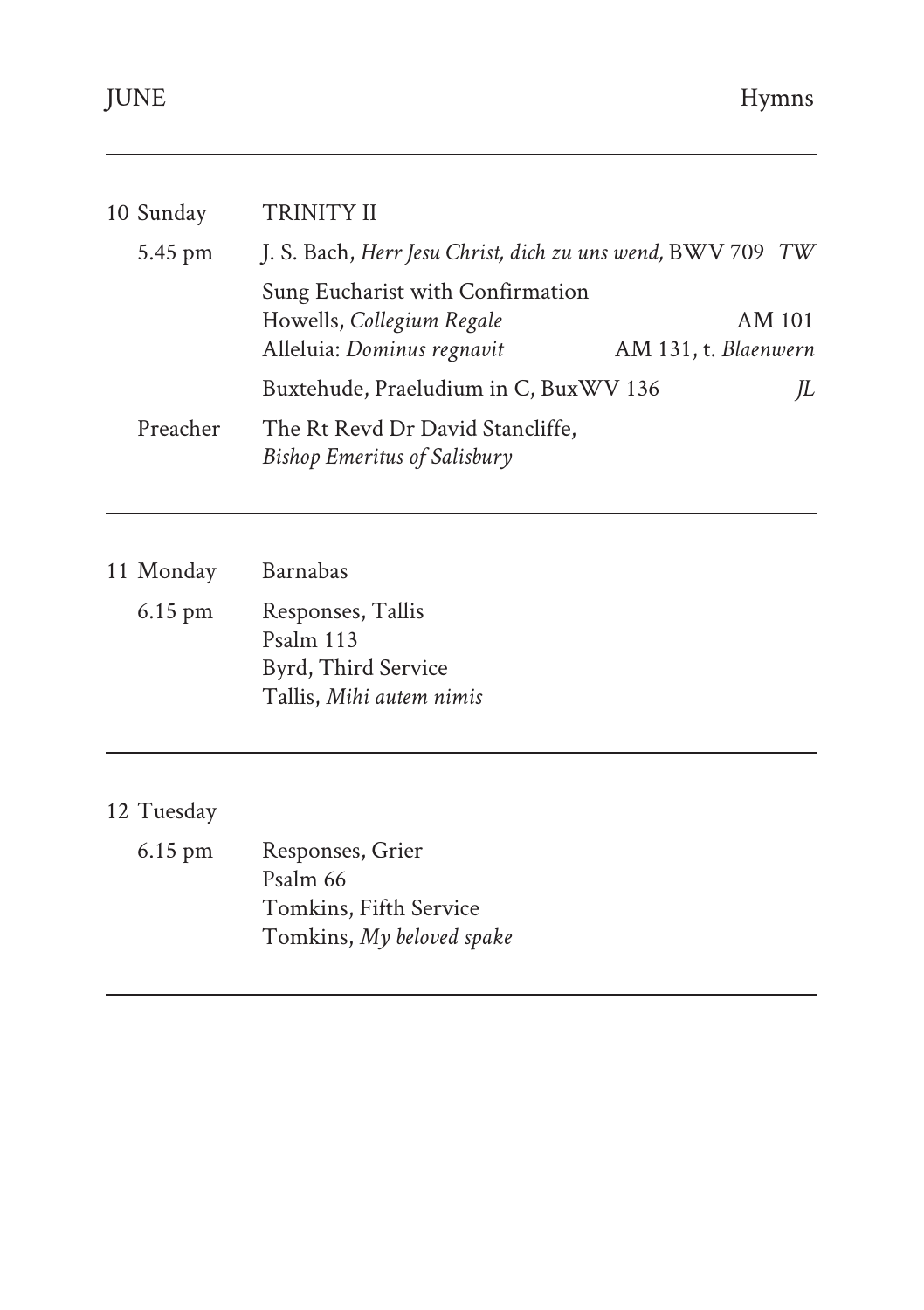| 13 Wednesday No choral service                                                                                                                                                                                                                                    |                                                      |
|-------------------------------------------------------------------------------------------------------------------------------------------------------------------------------------------------------------------------------------------------------------------|------------------------------------------------------|
| Richard Baxter, 1691<br>Sung Eucharist<br>Tye, Missa 'Euge bone'<br>Alleluia: Laudate Dominum<br>AM 472, t. Coe Fen                                                                                                                                               | AM 198                                               |
|                                                                                                                                                                                                                                                                   |                                                      |
| Evelyn Underhill, 1941<br>Responses, Smith<br>Psalm 77<br>Palestrina, Magnificat quarti toni<br>Victoria, Nunc dimittis tertii toni<br>Palestrina, Laudate Dominum à8                                                                                             |                                                      |
| Richard of Chichester, 1253; Joseph Butler, 1752<br>Tallis, O nata lux<br>Responses, Smith<br>Psalms 84, 85<br>Leighton, Second Service<br>Howells, Take him, earth, for cherishing<br>Reger, Introduction & Passacaglia<br>in D minor, WoO IV/6<br>Organ Recital | AM 16<br>CMS                                         |
|                                                                                                                                                                                                                                                                   | Alexander Pott, Assistant Organist, Magdalen College |